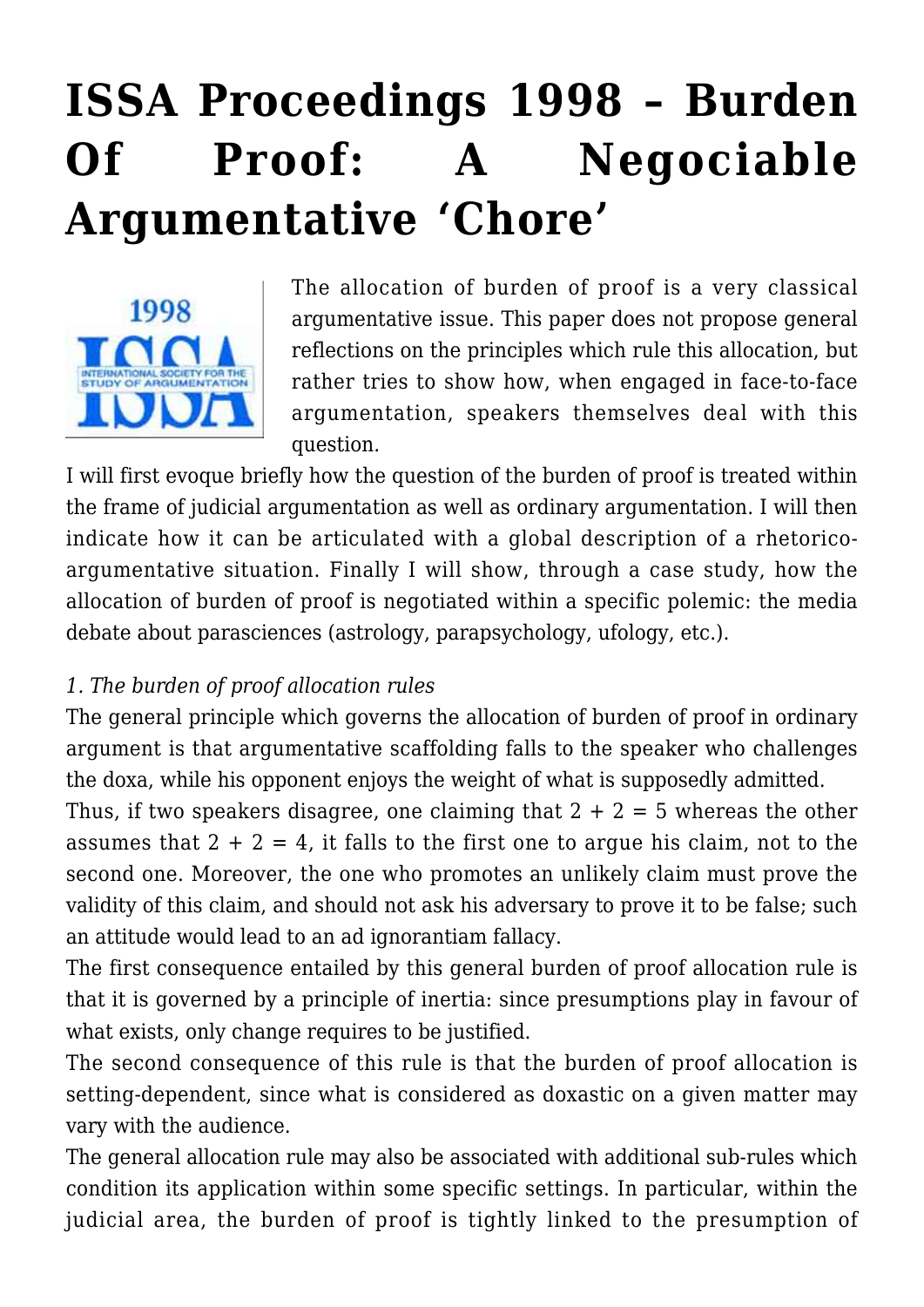innocence: the prosecutor assumes the burden of proof, and any reasonable doubt must be in favour of the prosecuted. In this specific setting, using the adversary's failure to prove a proposition p (the quilt of X) as an argument in favour of non-p (the innocence of X) is not considered as fallacious.

Perelman insists on the fact that the allocation of burden of proof within the legal area also plays in favour of inertia: "il est conçu de manière à ratifier, jusqu'à plus ample informé, les faits tels qu'ils sont".**[i]**

#### *2. Integration of the Burden of Proof within a global model of argumentation*

Some authors, among whom Plantin, attach a central role to burden of proof in the definition of a rhetorico-argumentative situation. Thus, for Plantin (1993, 1996), the importance of burden of proof is related to the fundamentally asymmmetrical character of many rhetorical situations.

A rhetorical situation is defined by the emergence of a "rhetorical question"**[ii]** which brings two speakers into conflict. The relationship between those speakers and the question to be discussed is more often not symmetrical, contrary to what is suggested by the alternative "for / against" which often typifies such situations. One speaker actually defends a claim close to *doxa*, whereas the other brings in a new thesis which questions this doxastic claim. The allocation of burden of proof is linked to presumptions, and to the determination, for a given rhetorical question, of what may be considered as "normal", "admitted", "doxastic", as well as what challenges the doxa.

This point is crucial; it constitutes an important stake of the argumentation, inasmuch as the position of the one who assumes the burden of proof is somehow weakened: as it is put under discussion, it is not unquestionable anymore.

It is quite paradoxical for argument, which aims at supporting a claim with premises, but which, doing so, puts its fragility in the foreground. The very fact of scaffolding a claim with arguments makes it questionable. Thus it is in the interest of each speaker in a debate to shift the burden of proof onto his adversary, and to enjoy the weight of presumption.

One should not understand this description of a rhetorical situation as implying that the allocation of burden of proof has to be dealt with as a precondition of the argumentative debate itself, as a point to be settled a priori, once and for all, valid for all the following discussion.

Such a conception of burden of proof would pose many problems.

– Deciding what, out of context, stands for doxa about a given matter is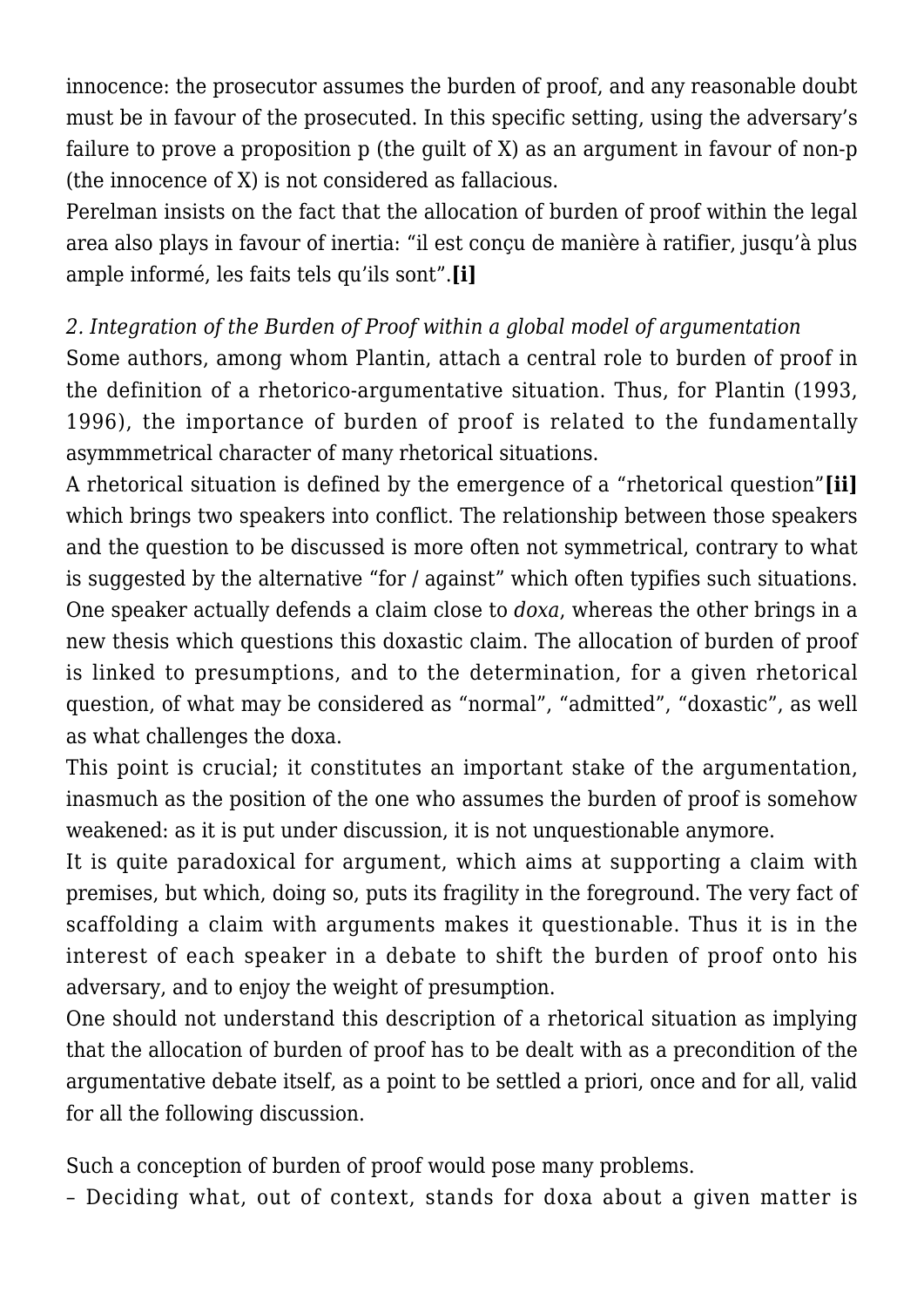sometimes far from obvious. It is hardly questionable in the case of claims such as " $2 + 2 = 5$ ", which clearly challenge the arithmetical doxa. But what is the doxastic answer to the following question: "Is woman equal to man?" It becomes quickly evident that the answer will vary with the audience before which the discussion takes place. Amongst "good thinking people", the doxa will very probably come close to the affirmative; but elsewhere …

– In a debate, the rhetorical question structuring the argumentative exchanges tends to split into many rhetorical sub-questions, each of which may require a specific reflection about burden of proof.

– Even when identifying the doxastic position is possible, it is not necessarily relevant when one is concerned with the very dynamics of the argumentative face-to-face; establishing once and for all to whom the doxa belongs may prevent the analyst from observing that each discussant tries to appropriate it by means of specific discursive devices.

Finally, the analysis of argumentative discussions shows that the allocation of burden of proof is not given prior to the interaction, but constitutes in itself one of the crucial issues at stake in the discussion. It is tightly negotiated by the interlocutors, each of them trying to ensure the most comfortable argumentative position – namely, the doxastic one.

The following case study illustrates what such negotiations are like, and what kind of rhetorical and argumentative devices they mobilize in a specific controversy: the media debate about parasciences.

*3. The burden of proof negotiation devices within the Debate about parasciences* Before the actual analysis, a few points seem to be necessary:

– By "media debate about parasciences", I mean mainly TV debates which were broadcast since 1989 on French TV, dealing with varied disciplines or phenomena such as astrology, parapsychology, ufology or alternative medecines. Henceforth "para pros" will indicate parasciences' supporters, and "para cons" will stand for parasciences' opponents.

– Those debates constitute quite violent verbal exchanges, where argument takes place in a very polemic mode. It does not imply that argument always resembles that.

– it only is a specific case of argumentative discourse, and does not exclude that a pacified and constructive argument would be possible on the same matter. One might also assume that within more friendly discussions, the observations would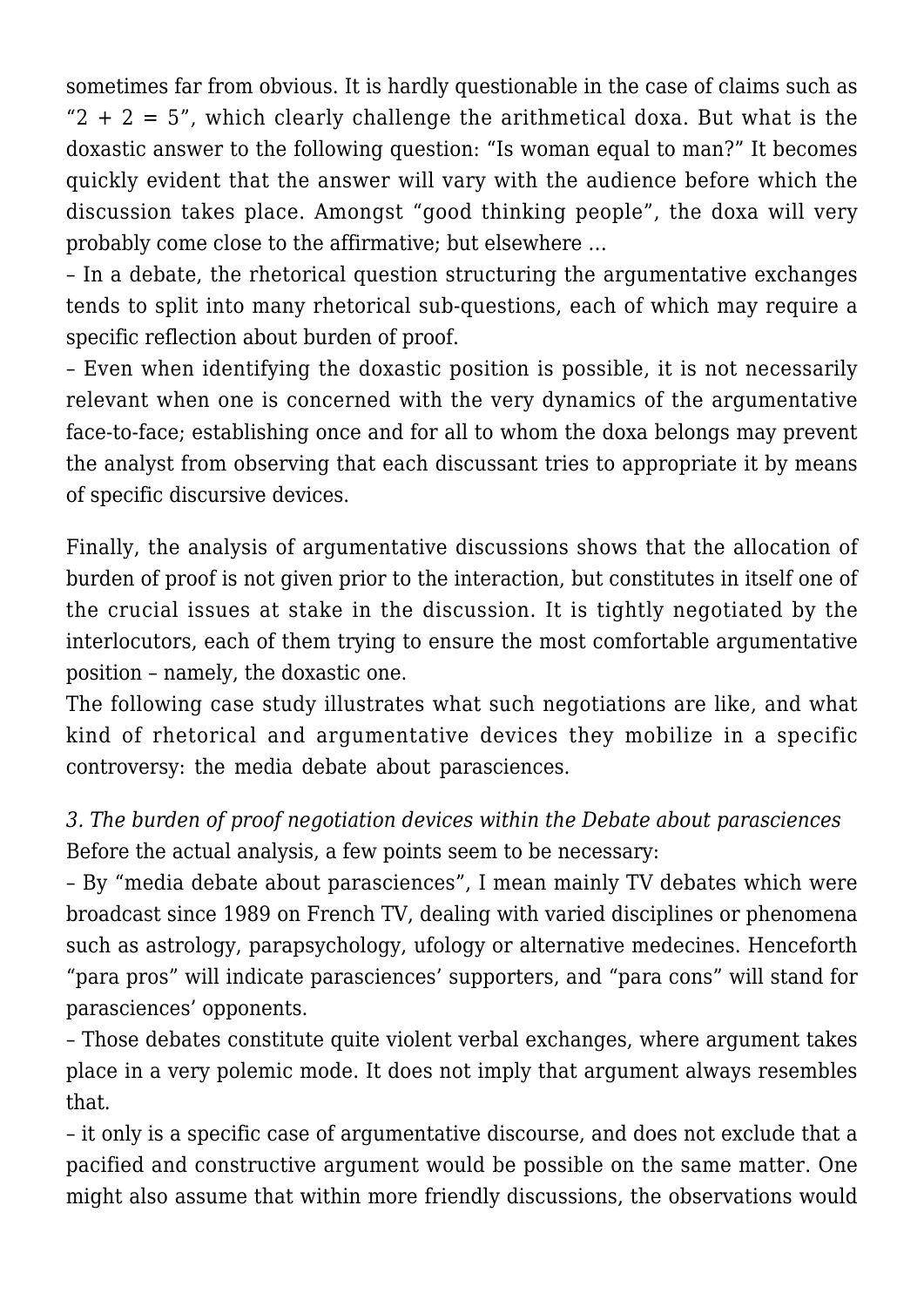be quite different. In particular, discussants would be less inclined to avoid the burden of proof and would probably take it on with less reluctance.

– The debate about parasciences constitutes a rhetorical situation where, at the start, the doxa seems to be rather close to the rationalist position. According to Blackburn (1992 : 418), the burden of proof falls to para pros because very often, the debate about parasciences is about determining whether paranormal phenomena do exist or not. Such a discussion is necessarily asymmetrical, the proof of the non-existence of something being almost impossible to establish, whereas finding out the criteria enabling to settle its reality is a perfectly attainable aim. This general principle is probably relevant in the case of a TV debate, where the audience is highly heterogeneous; but it would probably be defeated towards an audience consisting mainly of astrologers.

Even if a doxastic position within this specific debate may be identified, one should keep in mind that:

– This does not imply that any rhetorical situation presents such an asymmetry *from the start*. One could imagine a rhetorical question which would concern such a novel problem that any answer would be original; the "doxastic" position should then be rhetorically constructed as such, rather than given.

– The a priori asymmetry does not prevent the burden of proof from being negotiated throughout the discussion.

## *3.1. Refusal of the burden of proof by parasciences' supporters: "rhetoric of acquired assent"*

Since the argumentative discourse assuming the burden of proof might be weakened, the para pros try to shift the burden of proof onto their adversaries, and to present their own claims as generally accepted. For this purpose, they use what could be called a "rhetoric of acquired assent".

It consists mainly in mentioning technical works demonstrating the existence of paranormal phenomena, so as to make them appear unquestionable and widely admitted.

It is illustrated in example 1:

(1)

Telepathy – that is, transmission of desires or pictures without using the five senses – is henceforth a well attested fact, already established at the beginning of the century by works such as Tischner's "Télépathie et clairvoyance" (cited in Jean-Claude Becker, *Problèmes politiques et sociaux* 450-451, 1982, p.43).**[iii]** It's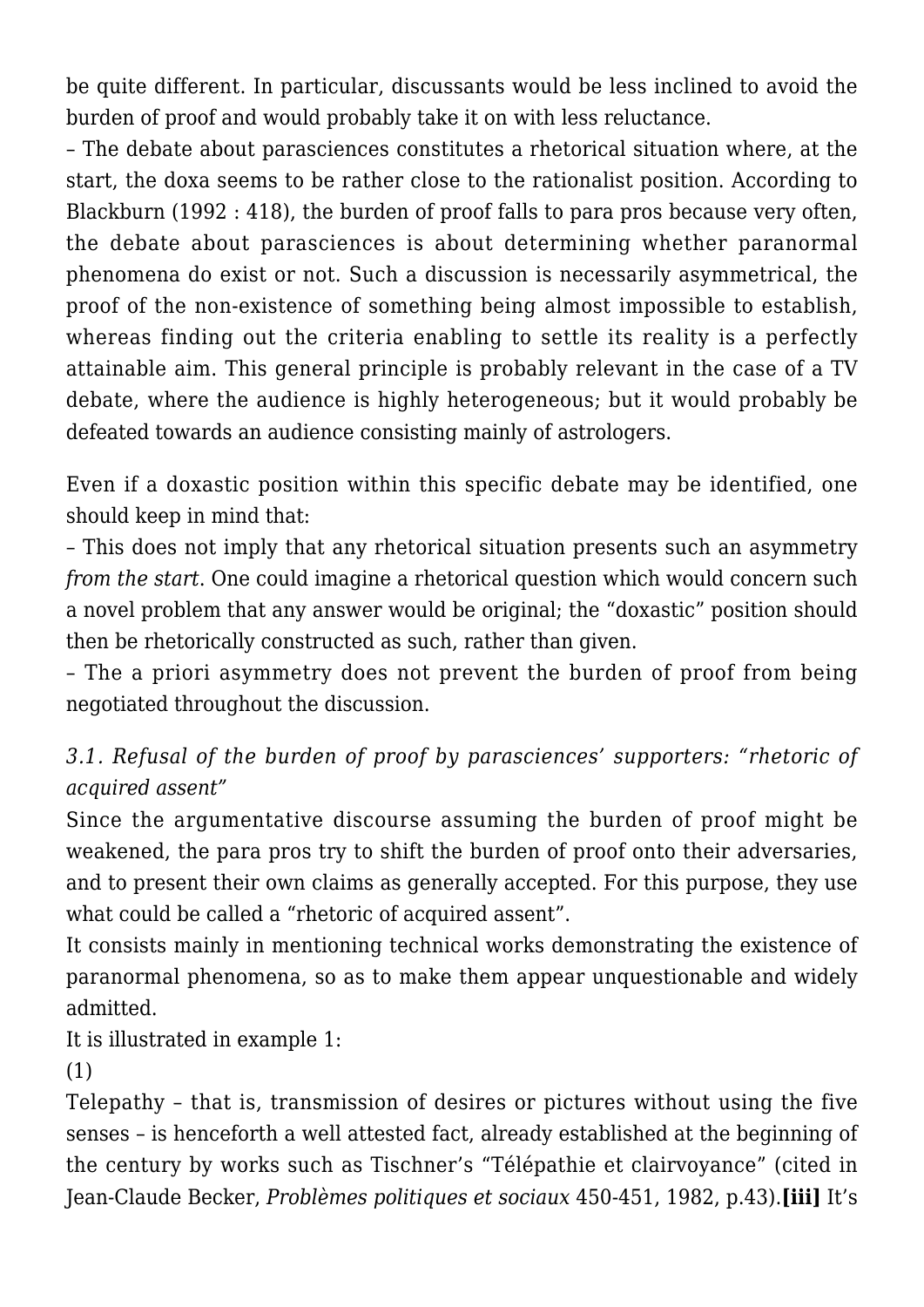also the case in example 2:

(2)

Telepathy is a fact, proved by experiments (experimental thought transmission), and by observation (spontaneous cases) (Yvonne Castellan, *La Parapsychologie*, Paris: P.U.F., 1985, p. 37). This strategy consists in presenting as admitted what is precisely contested by the adversary; thus it might be a way of begging the question. It often opposes the situation in France (which would be comparable to Prehistory) to the American or, a few years ago, the Russian research situation. In Example 3, doctor Toffaloni defends osteopathy in the following way: (3)

Dr T: People speak of an untested, non recognized profession or technique; "untested" isn't true as far as osteopathy is concerned because everything has been written, everything has been tested seriously in the United States – well, you know the way it is, in France, people have blinkers (TV, « *Le Glaive et la balance* », M6, 1991).

Those claims very often follow a regular pattern: telepathy psychokinesis premonition … is widely henceforth well … attested proved established … by works such as Tischner's in the United States

… which amounts to: /Name of a parascience/is/adverb indicating intensity or temporal break//passed participle pointing out that the parascience is admitted//authority attesting the validity of the parascience/

This pattern may remind one of some discursive devices from popularized science where the journalist willing to legitimate his claims mentions explicitly the background where they first were developped: an authoritative environment in which facts are "attested", "established", "proved by experiment" in "high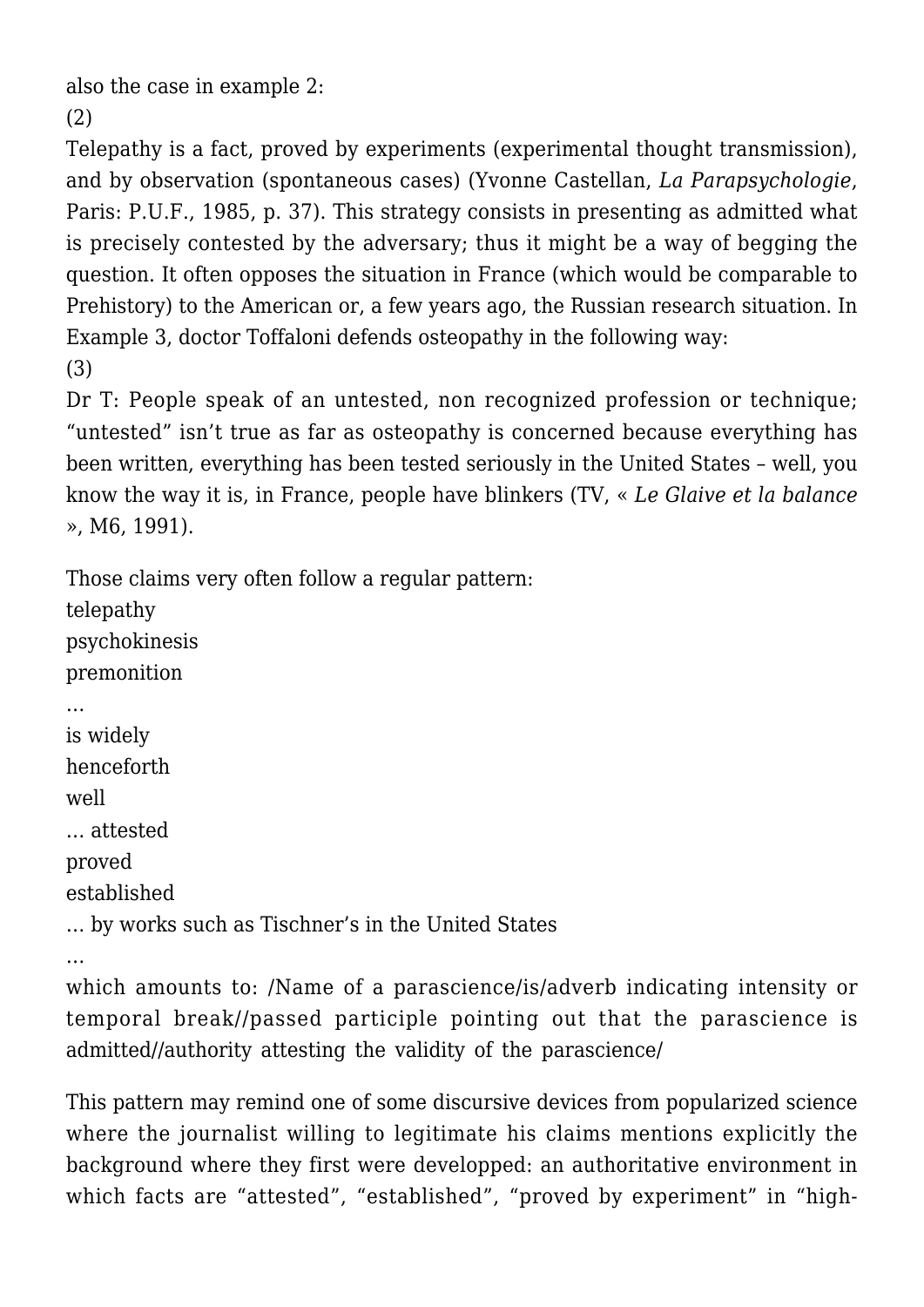performance laboratories".

The rhetoric of acquired assent suggests that if so many conclusive experiments do exist, the burden of proof then falls to the para cons. This strategy is mobilized by the parapsychologist Yves Lignon in example 4:

(4)

YL: But anyway Mr Cuniot, this is a false debate; we're not here to talk about Yves Lignon, but about parapsychology and about experiments signed "Yves Lignon", which are published in scientific papers. So I am asking you a question: do you challenge those experiments, yes or no? And if you do, where, how and why? In other words, since I claim that an experimental file showing the reality of the parapsychological phenomenon does exist, tell me where I went wrong (TV, « *Duel sur la 5* », 15/04/1988, la 5).

The rhetoric of acquired assent is often associated with two kinds of devices aimed at making facts more credible. The first one rests on the locus of quantity, the second one, on the locus of quality**[iv]**. The first device consists in making the facts appear plain, banal. Since the more extraordinary a phenomenon is, the more convincing the proof of its reality has to be, many discursive devices are used by para pros in order to lessen the unusualness of paranormal phenomena.

The most simple way of reaching this aim is pointing out the great number of experiments in this area. Thus the parapsychologist Yves Lignon claims that "one can find all over the world hundreds of thousands of successful experiments". Presenting the reality of the phenomena as broadly admitted empowers Yves Lignon to shift the burden of proof onto his adversary.

A variant of this strategy consists in suggesting that the phenomenon belongs to a well established, systematically described area of knowledge. Example 5 describes the way a famous French parapsychologist works: (5)

Experiments in telepathy – which are the basic requirements of the job – are nothing to him but routine experiments (« Les nouveaux miracles de la parapsychologie », *Nouveau l'Inconnu* 158, août 1989). One may also present the antiquity of a theory as an argument establishing its validity, since it has been tested through ages by many people. This argument is used by Boris, a medium, who has just stigmatized the european research in parapsychology, which, according to him, is left far behind by american research; he adds: (6)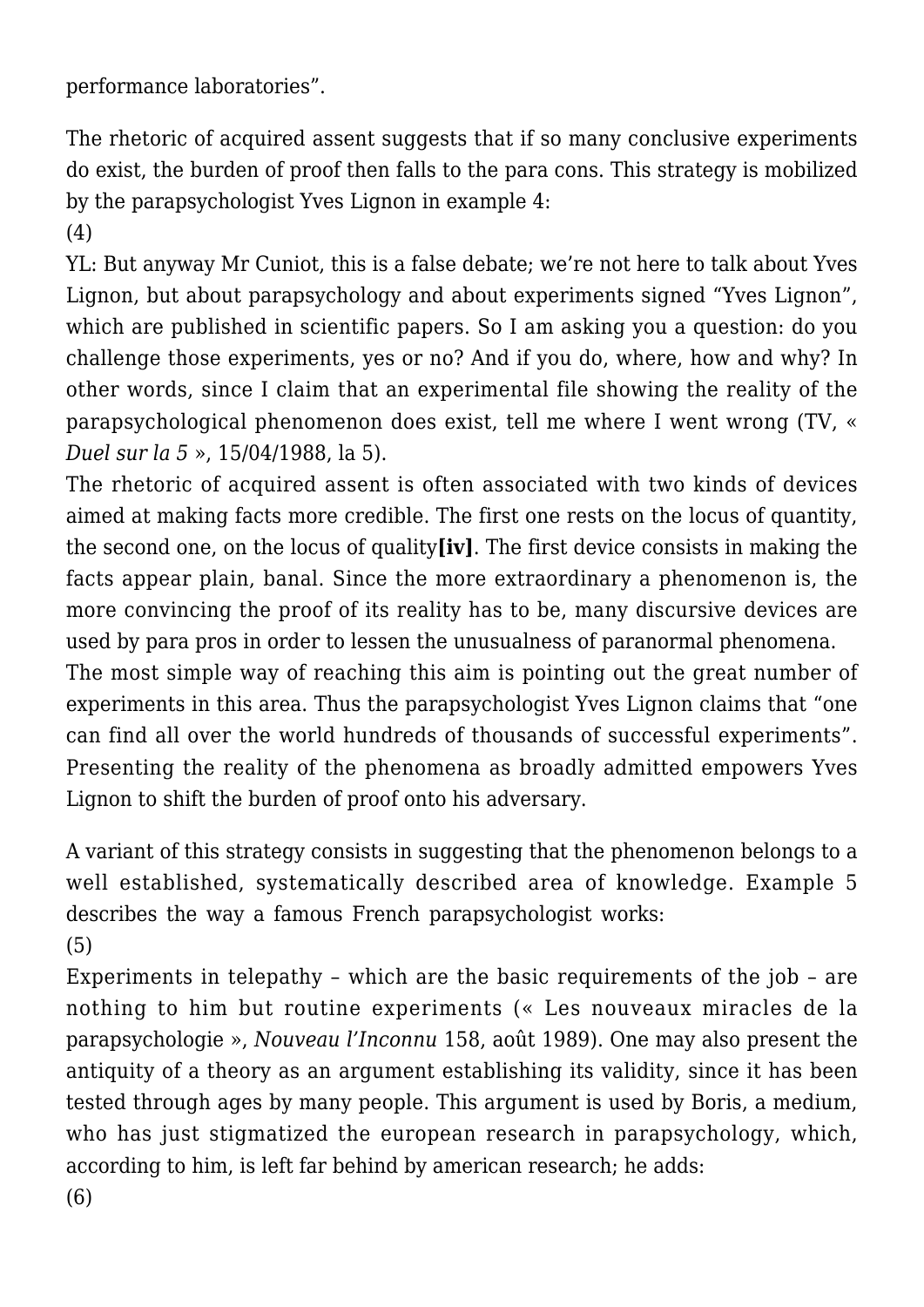B: So ok, people blame us, but I wish everybody would ask himself a question; besides, we do exist since the beginning of time, wizards have existed before lawyers and physicians, before scientists, they still exist; they now have a new label, they are called "parapsychologists". So, with all you can read at present against parapsychology, how can you explain to me why people come back to see us? Ok, just explain that to me (TV, « *Ciel Mon Mardi* », 27/11/1990, TF1). This way of mentioning the antiquity of a theory or practice in order to establish its validity is itself a very ancient (therefore very effective?) device; it was already used by Cicero in *De la divination*:

(7)

Let us make fun of haruspices! Let us pretend they are faithless and lacking authority! Their science, attested by such a wise man, by events and by reality, let us despise it! Let us despise also Babylon and those who, observing the heavenly signs from the Caucasus, follow, owing to their reckonings, the moves of the stars! Let us tax them with stupidity, with treachery or effrontery, those whose writings contain, as they themselves assume, a 470 000 years old tradition! Let us consider they are lying and care little about the way the forthcoming generations will judge them! So be it! Barbarians are faithless and deceitful. But is greek history also deceitful? […] Delphi's oracle would never have met such a success and such a fame nor would it have received such rich presents from all countries and from all kings, if the truth of his prophecy had not been proved through the ages (Cicéron, *De la divination*, Paris: Les belles Lettres, 1992).

Contrary to focussing on the great quantity of experiments, other strategies aiming at making the paranormal facts more credible are based on the locus of quality. The first one points out on the contrary to the scarcity of a phenomenon in order to make it appear more plausible. Acknowledging only one phenomenon as true among a great number of candidates is seen as an argument in favour of its reliability:

(8)

Rémy Chauvin: in all my long life I had the opportunity to meet three mediums, one being a well known scientist – three, no more, in forty-two years (TV, « *Star à la barre* », 09/05/1989, France 2). In a similar way, one may claim that the more humble a phenomenon, the more reliable it is:

(9)

Bernard Martino: First conclusion: I would say, as far as I'm concerned, that the bigger it is, the less credible it is. (…) That's what I would say to people who are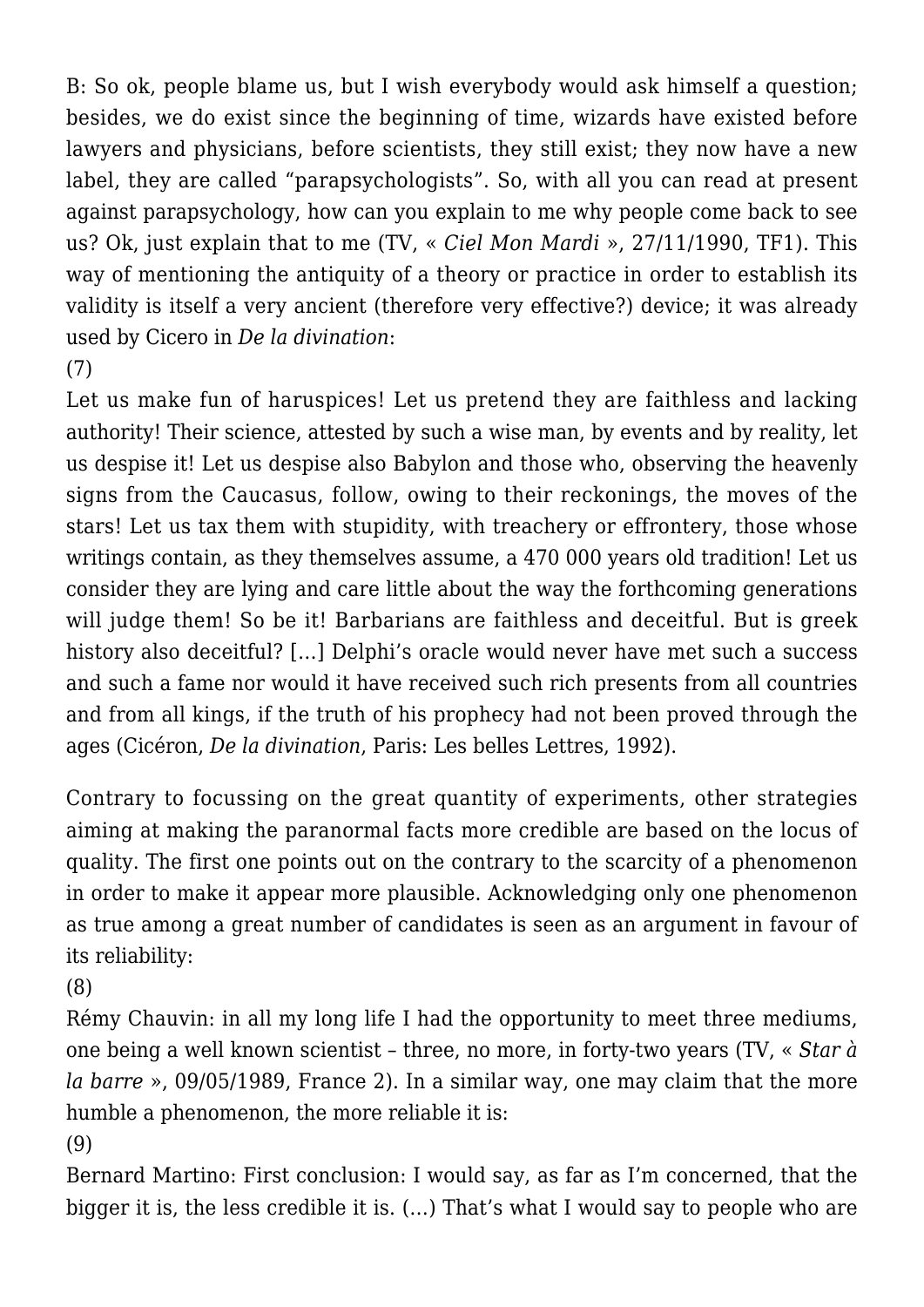inclined to believe too easily. (…) I've heard crazy things, I've heard people saying they were able to make a van levitate! No kidding! (TV, « *Ciel Mon Mardi* », 27/11/1990, TF1).

Rejecting some paranormal phenomena as poorly reliable enables a speaker to build an objective, critical ethos and to increase in proportion the credit attached to the scarce so-called positive paranormal facts.

## *3.2. Meta-argumentative reactions*

The use of the rhetoric of acquired assent by para pros gives rise to varied metaargumentative reactions by their adversaries, who also reject the burden of proof, and denounce the attempts at reversing it.

## *3.2.1. Making the burden of proof allocation rule explicit*

These reactions are often associated with the explicitation of the burden of proof allocation rule, as in example 10 (the author is a rationalist physicist):  $(10)$ 

As I said before, it falls to the proponent to bring the proof of what he says. (…) One must clearly claim that the non-impossibility of something presented as an argument in favour of this thing is a fallacy which is close to schizophrenic delirium (Henri Broch, *Le Paranormal*, Paris: Seuil, p.199).

Here the question of burden of proof is associated with the denunciation of an argumentum ad ignorantiam. Example 11 is an answer to a "Science et Vie" reader's mail, which reproached this magazine of popularized science with rejecting astrology without justification:

# (11)

So would it fall to us to demonstrate the inanity of astrology? If we published the information that pigs fly when the moon is full, it would fall to us to prove it, and not to those who don't believe us. Besides, we've never heard of a single methodical work in astrology ("scientific" would be a word too strong for that kind of matter) which would show the influence either of signs or of planets (*Science & Vie* 892, 1992, p.10).

# *3.2.2. Discussion of the application of this rule*

Still on the meta-argumentative level, a possible reaction to the mention of the burden of proof allocation rule consists in discussing the plausibility of a theory – this plausibility being crucial for deciding who has to prove. Thus the two physicists Targ and Puthoff did claim in 1977 that: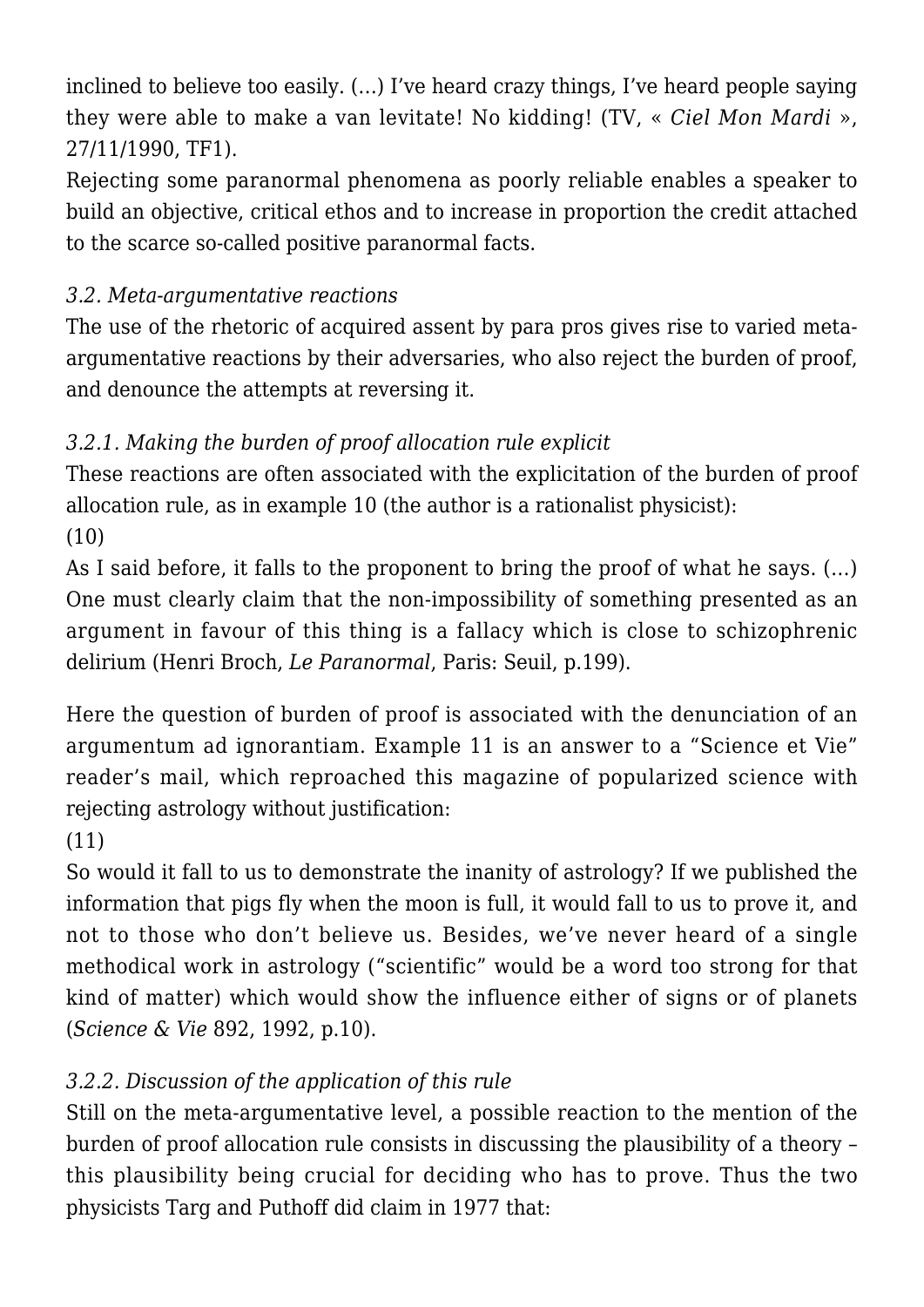(12)

In our time of gravitational waves and quantum interconnections, the burden of proof, when the discussion is about excluding the very possibility of paranormal abilities, falls to sceptical people (Targ & Puthoff, cited in Alcock J., *Parapsychologie: Science ou magie?*, Paris : Albin Michel, 1989, p.178). As is shown by example 12, the very plausibility judgment may vary according to the audience, and may itself be negotiated.

## *3.2.3. Proposition of burden of proof allocation alternative principles*

Another meta-strategy may consist in proposing alternative burden of proof allocation rules. In example 13, Yves Galifret, a rationalist, refuses the burden of proof; the reaction of his adversary, the Magus Dessuart, is the following (JCB is the journalist running the debate):

(13)

JCB: So, professor Galifret, I suggest you open the intellectual duel. Please tell us what your position is on clairvoyance?

YG: Well, I'd rather… I don't have anything to prove; the burden of proof falls to the one who claims, doesn't it? I consider that the king is naked, I expect to be shown that the king is not naked.

JCB: Then, Magus Dessuart?

MD: So dear professor, I think it's exactly the reverse, because in the present case, we, mediums, are subjects, we are not scientists, and, having no technical information, we cannot demonstrate the mechanisms which rule that kind of phenomena. We're only subjects […] but how could we explain the facts? We are poorly equipped for that, we are not scientists (TV, « *Duel sur la Cinq* » du 22/04/1988, la 5).

The burden of proof allocation rule proposed by the Magus rests on competence: the burden of proof falls to the most competent speaker (whatever his position in the debate is). Example 14 is from a quite different frame: the controversy about heliocentrism. The position of the Church towards Galileo was that, as long as the contrary has not been established, one should not cast doubt upon the traditional interpretation of the Bible: the burden of proof then falls to Galileo. Galileo claims on the contrary that the falsity of copernicianism has to be established by the Church itself:

## (14)

Before a physical claim is condemned [by the Church] one must show that it isn't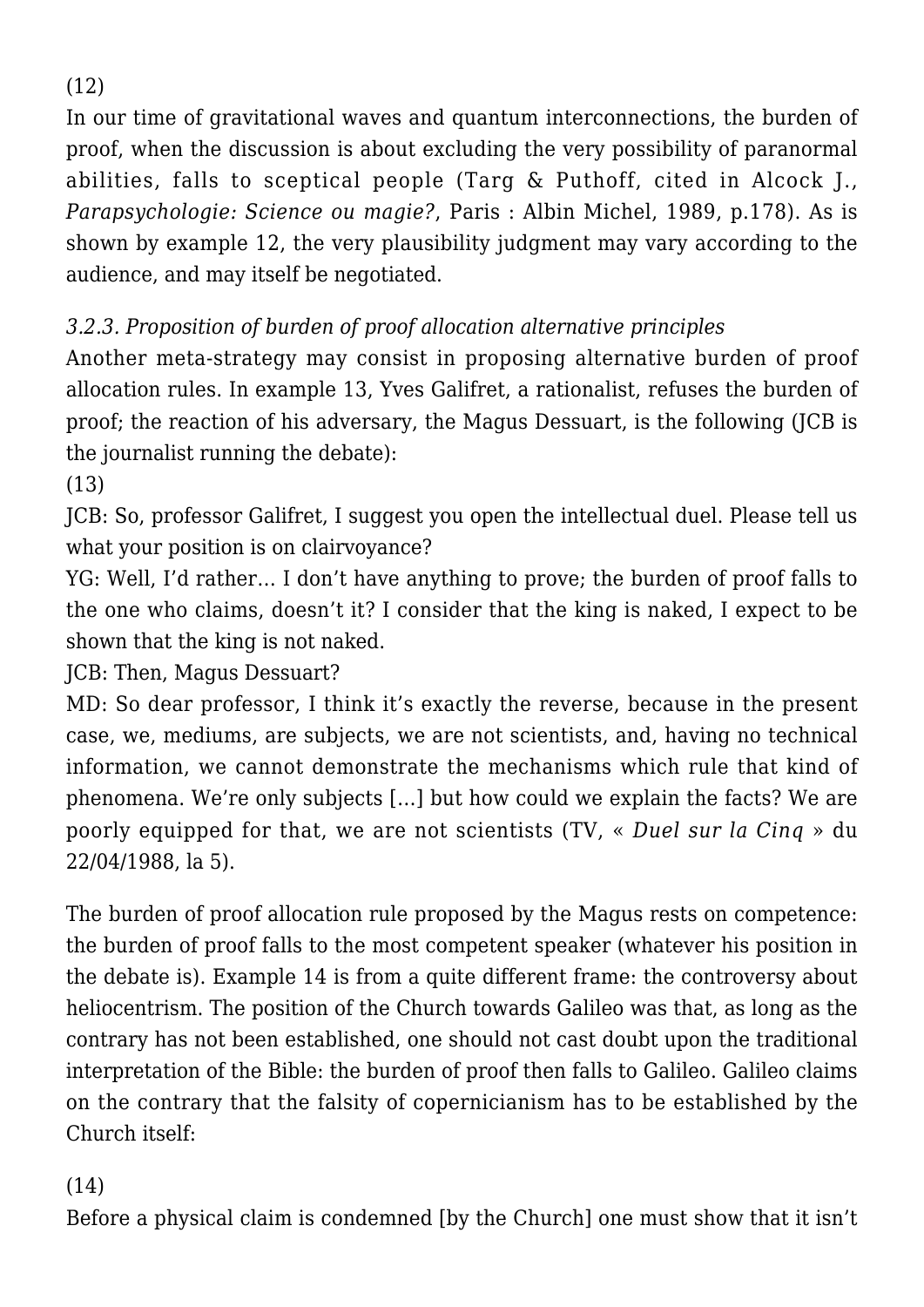rigorously proved, and this has to be done not by the ones who hold this claim to be true, but by the ones who consider it as false. It seems natural and very sensible because those who consider an argument as erroneous may put its flaws to the fore much more easily than those who hold it to be conclusive (*Galilée, naissance de la physique, Les Cahiers de Science et Vie* ("Les grandes controverses scientifiques, n\_2), avril 1991). This alternative burden of proof allocation rule rests on psychological or cognitive considerations.

*3.3. Other argumentative devices aiming at shifting the burden of proof* Beside the meta-argumentative level, one may meet two other devices aiming at shifting the burden of proof.

## *3.3.1. Argument ad ignorantiam*

The first one is very classical : it consists in using an appeal to ignorance. In the debate about parasciences, the failure of the sceptics to demonstrate the falsity of the paranormal hypothesis is often considered as a proof for its validity. That's the way one should understand the so frequent "why not" answer advanced by parasciences' supporters when asked to justify their belief.

Very often, sceptics try to prove the inanity of a paranormal interpretation of a phenomenon by proposing a rational explanation for the same fact. Thus, para pros will try to show that those "rational" explanations cannot be accepted – and the criticism of the arguments of the adversary is seen as an argument in favour of the paranormal hypothesis.

In example 15, Pierre and Joël are two "UFO hunters". They are in the moutains, and they are commenting on a round mark which was supposedly left by a Ufo. In order to support this explanation, they criticize rival rational explanations "they" proposed ("they" standing probably for "the government", scientists or any nonbeliever).

(15)

Pierre: Then some people came to see a few years ago; they studied it; and at that time they told me maybe mushrooms produced those marks. In the old days they were called "witch circles". So, mushrooms would have been responsible for those circles. […]

Joël: Even if one admits that mushrooms may make such a regular mark – why the hell wouldn't they also make a square mark? It's completely unlikely, because if you have a look at books about mushrooms, they don't mention such a thing, never.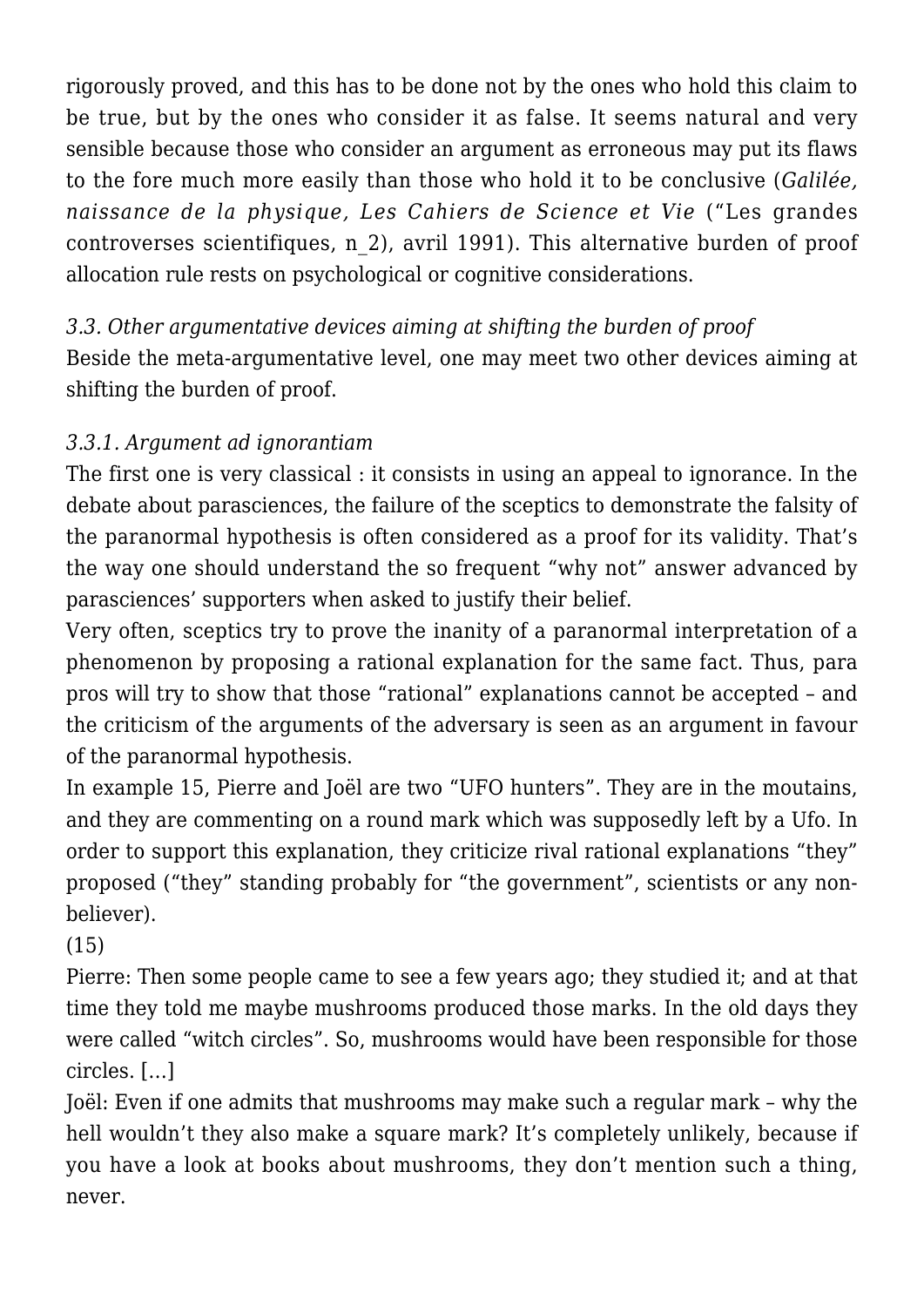Pierre: You know, I think if one day they saw a UFO in the middle of a field, they would tell you "everything is ok"; then what is it? They would always find something to tell you.

Joël: The day before, you came here and there was no mark.

Pierre: Yes, absolutely, there was nothing, and the day after the mark was here. So they said some people had had a party and so on; but there would have been cigarette butts, cans, you know, the kind of rubbish you might find after a party – and there was nothing.

Joël: About three years ago, two guys – actually they were poaching frogs during the night – they saw a luminous phenomenon, a very strange one, fabulously luminous – they compared it with the lighting of a football stadium, so you can imagine how luminous it was. Well, some people managed to explain this observation by luminous mushrooms. So, if you can show me luminous mushrooms giving off light as bright as the lighting of a football stadium, I'd be glad to see that. And nobody questions it! And we have a great collection of such completely foolish explanations… (TV, « *Zone interdite* », M6, 21/09/1997).

Such argumentative strategies are often associated with additional interpretative hypotheses. In particular, the supposedly absurd rational explanations are presented as the indication that a plot is being organized in order to keep the Ufo landings secret (as well as paranormal phenomena in general). The existence of such a plot is of course itself an indication that paranormal phenomena do exist.

## *3.3.2. Alteration of the general discussion pattern*

The last argumentative device used to shift the burden of proof onto the adversary consists in negotiating the general pattern of discussion. In the debate about parasciences, the discussion pattern usually admitted is the following:

- first, establishing the reality of the phenomena;
- second, trying to explain these phenomena;
- third, searching for potential applications.

The rhetoric of acquired assent aims at moving from the facts (which are presented as widely admitted) to their explanation; it appears in example 13 above. It is often associated with a new task allocation: para pros establish (and even provoke) the phenomena, scientists use their technical skills to explain them. Since scientists often refuse to concede the first step to their adversary, they refuse to assume the second step; thus the allocation of burden of proof often gives rise to the negotiation of the discussion pattern, as in example 16: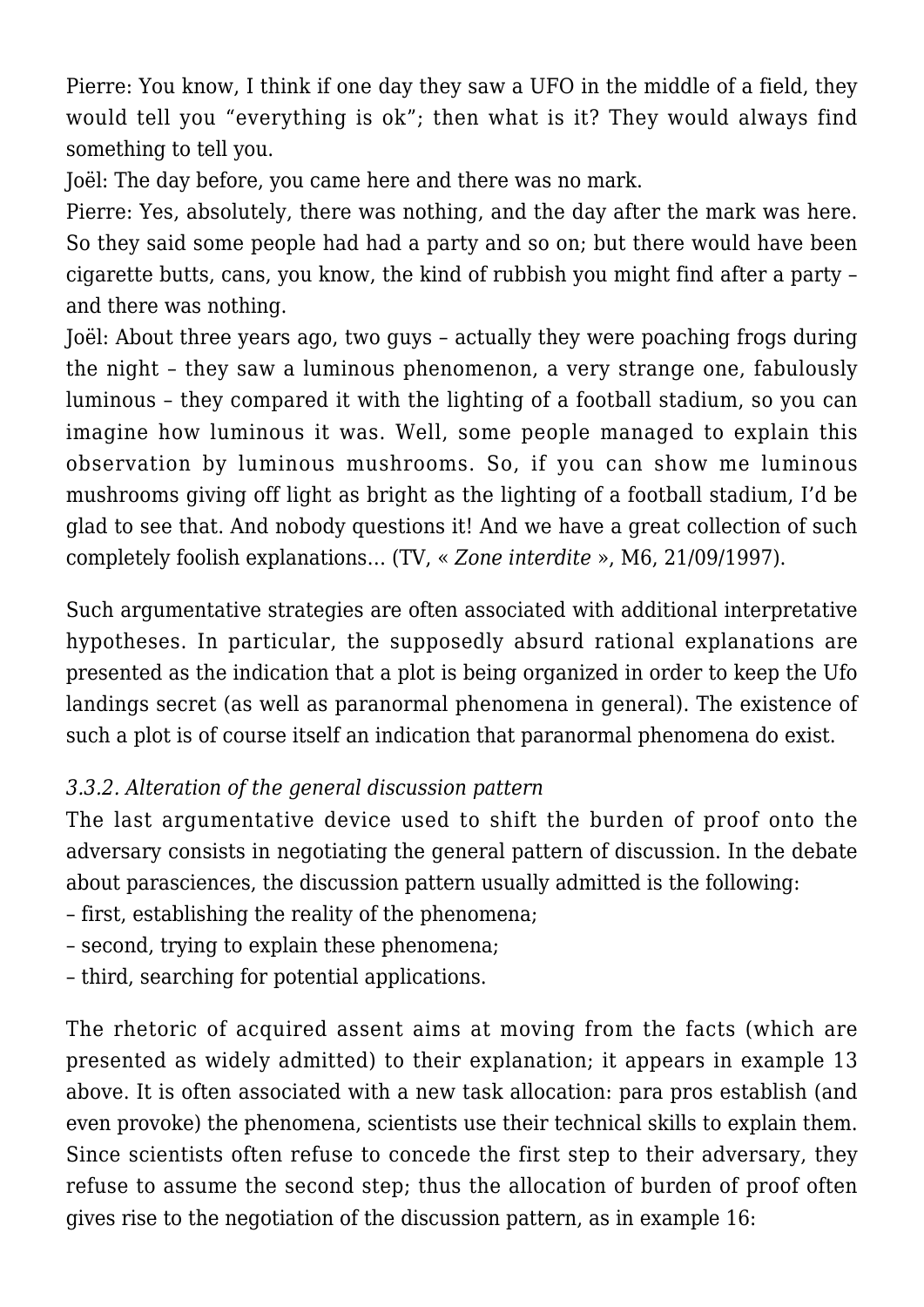(16)

YG: "So", says Fontenelle, "is all this well attested? Let us make sure of the fact before trying to understand the cause. This method may seem quite slow to the many people who run naturally to the cause and pass over the truth of the fact. But let's avoid the ridiculousness of having found the cause of what is not. In other words, before explaining something you should make sure that this thing does exist". So I would say there is nothing to be demonstrated insofar as this social phenomenon [clairvoyance] rests on no objective scientific basis (TV, « *Duel sur la Cinq* » du 22/04/1988, la 5).

Thus the pattern of discussion also is an important stake of the debate; trying to move to the explanation or to the potential applications before having conclusively established the facts constitutes an attempt at escaping the chore of burden of proof.

#### *Conclusion*

The preceding examples (which may not exhaustively list the argumentative skills aiming at shifting the burden of proof) may suggest that the burden of proof allocation always gives rise to negotiations; actually this is not always the case:

– in some institutional or strict rule-laden situations, the burden of proof may be allocated once and for all, and may be considered as unquestionable (it is the case to some extent in legal discussions, as mentioned previously);

– in situations with a low degree of polemicity, where discussants are not directly confronted with a counter-argument, the burden of proof is often assumed without any reluctance, as Wooffitt (1992) showed;

– in a media setting, discussants may also find some advantages in assuming the burden of proof. Accepting it often enables them to speak first and, while having the floor, to frame favourably the argumentative discussion to come: the asset of speaking first compensates for the handicap of assuming the burden of proof.

There is no doubt that the burden of proof is a crucial component of any argumentative situation: it has to be assumed by somebody, even if it weakens the discourse of the discussant who assumes it, and, in that sense, it is an unavoidable argumentative chore. But one should strongly emphasize that speakers may always use many argumentative skills in order to shift this chore onto their adversaries. So it is a very negotiable chore, and it is constructed by, rather than given previous to, the face-to-face argumentation.